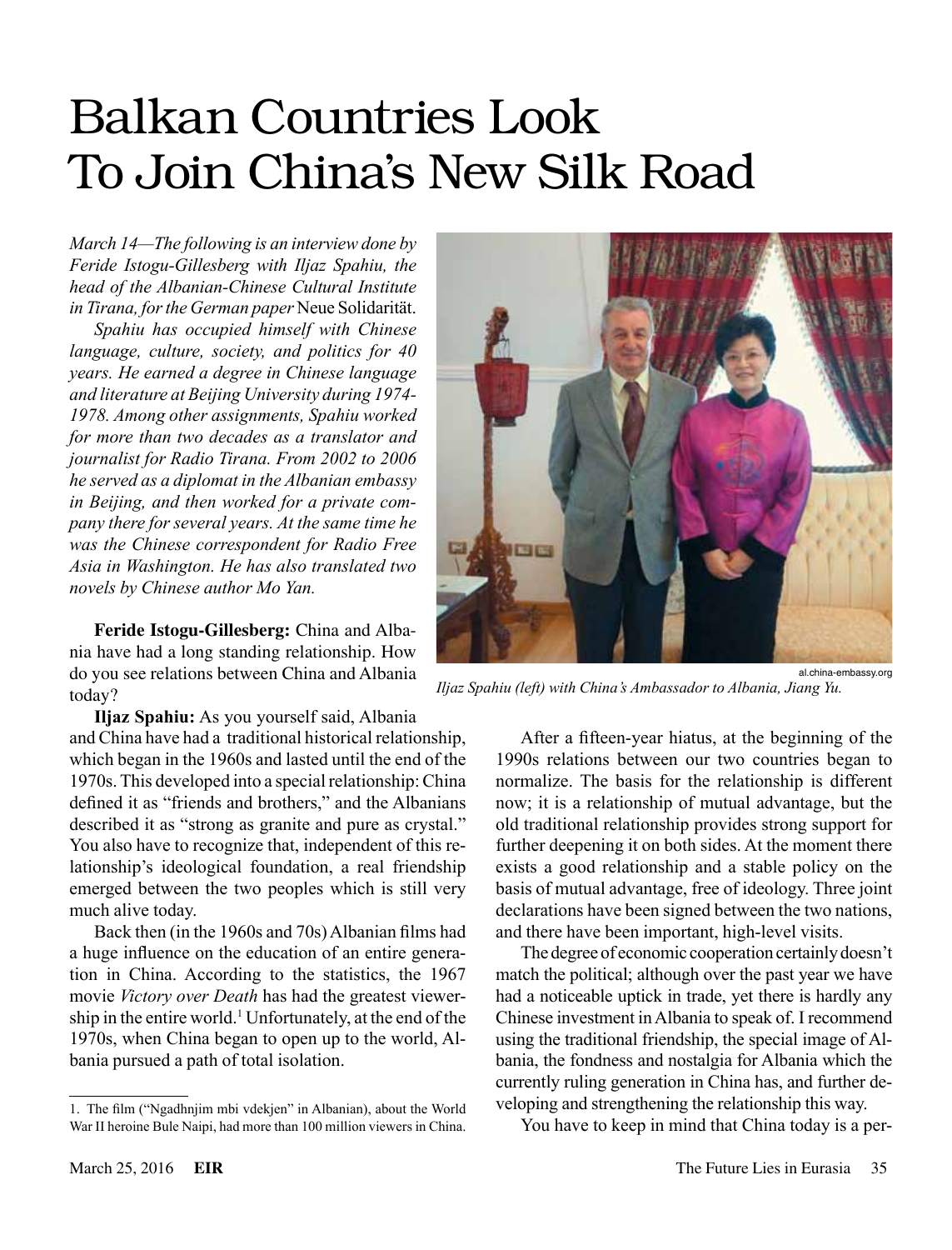manent member of the UN Security Council, it is the second largest economy in the world, and an actor on the international political stage of growing significance.

## **Eurasian Land-Bridge**

**Istogu-Gillesberg:** Helga Zepp-LaRouche, the founder of the Schiller Institutes, is the author of the report *The New Silk Road Becomes the World Land-Bridge*. 2 Mrs. Zepp-LaRouche has spoken at many international conferences about the great significance of the development of the Silk Road not only for China and the BRICS nations, but for the entire world. Collaboration around economic



*Iljaz Spahiu emphasized that China's "One Belt, One Road" initiative and its cooperation with Central and Eastern Europe is creating an extraordinary opportunity for Albania and the rest of the Balkan peninsula.*

development is the hope of mankind. The development of infrastructure, agriculture, and industrial production is the basis for raising living standards for all humanity, and the means for securing peace—as is now more or less coming to Syria. Does China have an agreement with Albania for the extension of the Silk Road, the strategy of "One Belt, One Road?"

**Spahiu:** First of all, I happily can say that the "One Belt, One Road" initiative, as well as the program for cooperation among the " $16+1$ ,"<sup>3</sup> is creating an extraordinary opportunity—not only for the development of Albania, but for the entire Balkan peninsula.

China has plenty of capital, as well as extensive technical and human capabilities. It has the will and the desire to expand alliances for trade into Europe. On the other hand, our countries need investment in the construction of infrastructure and the development of our economies.

In the framework of the "One Belt, One Road" initiative, Albania is pursuing significant projects which are now negotiated and are only awaiting concretization. The most significant of these projects are the highway from Arbrit,<sup>4</sup> the "Blue Corridor,"<sup>5</sup> energy projects, and the construction of industrial parks, agriculture, and tourism—among other things.

The Albanian government is staying in constant contact with its Chinese partner around the realization of these projects. The Albanian Prime Minister has met the Chinese Prime Minister three times at high-level summit meetings, in the context of the 16+1. Currently, several chairmen of Chinese enterprises are stationed in Tirana, only awaiting the realization of these projects. In the meantime, other companies are showing interest in investing in Albania, because they see Albania as part of trade in the Balkans and beyond.

It must be stressed that, because of its traditional friendship with China, Albania has an advantage. Fortunately, this friendship is not only nurtured in the population, but also in our governments and leadership circles.

Certainly there are obstacles, especially of a technical sort—mainly in the area of financing, because Albania has huge foreign debts—but these can be overcome through a common determination.

**Istogu-Gillesberg:** How do you see the role of the Balkans in connection with the strategy of "One Belt, One Road?"

**Spahiu:** The "One Belt, One Road" initiative has given new content and a new dynamic to the program of cooperation of the "16+1" and the Balkan countries. These are countries through which the Silk Road travels. They will profit from this initiative; it opens up for us an excellent perspective for development. This ini-

<sup>2.</sup> <https://worldlandbridge.com/>

<sup>3.</sup> China's cooperation with 16 countries of Southeastern and Central Europe.

<sup>4.</sup> The connection by highway between Tirana, Albania, and Skopje (Former Yugoslav Republic of Macedonia).

<sup>5.</sup> The Adriatic-Ionian highway, which connects Greece with Slovenia along the Adriatic coast.